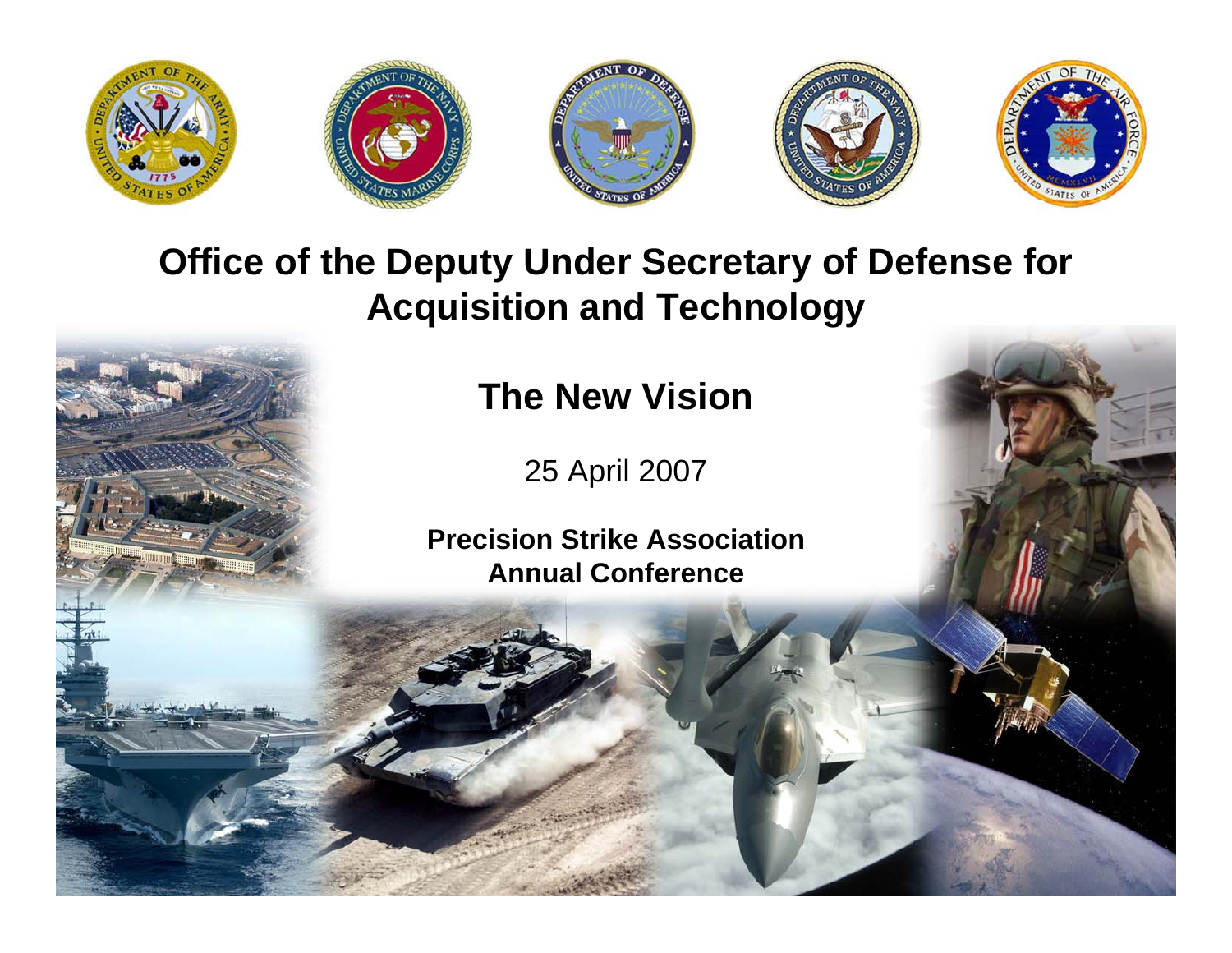

**Vision**

# **LEADERSHIP**for an **INTEGRATED, RESPONSIVE ACQUISITION SYSTEM** providing **WARFIGHTER NEEDS**with**PREDICTABLE PERFORMANCE**

**"The Will To Change"**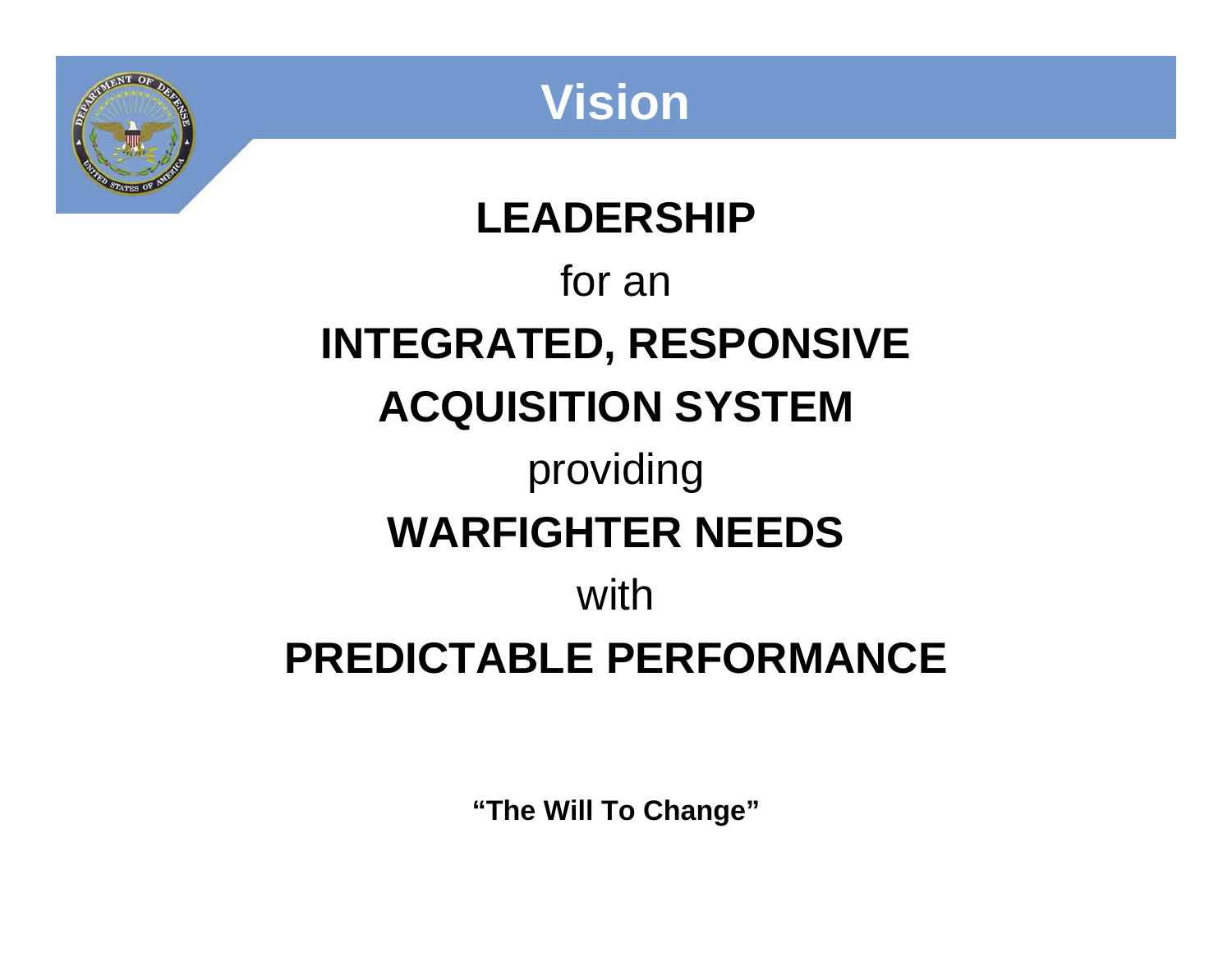

## **DoD/AT&L Goal Alignment**

#### **DepSecDef Goals:**

- **Win the Global War on Terror**
- **Strengthen U.S. Combined and Joint Warfighting Capabilities**
- **Meet the Challenge of Improvised Explosive Devices**
- **Continue Transforming the Joint Force**
- **Significantly Improve Military Intelligence Capabilities**
- **Focus on People Military and Civilian**
- **Improve Effectiveness and Efficiency Across the Board**

#### **AT&L Goals:**

- **1. High Performing, Agile, and Ethical Workforce**
- **2. Strategic and Tactical Acquisition Excellence**
- **3. Focused Technology to Meet Warfighting Needs**
- **4. Cost-Effective Joint Logistics Support for the Warfighter**
- **5. Reliable and Cost-Effective Industrial Capabilities Sufficient to Meet Strategic Objectives**
- **6. Improved Governance and Decision Processes**
- **7. Capable, Efficient, and Cost-Effective Installations**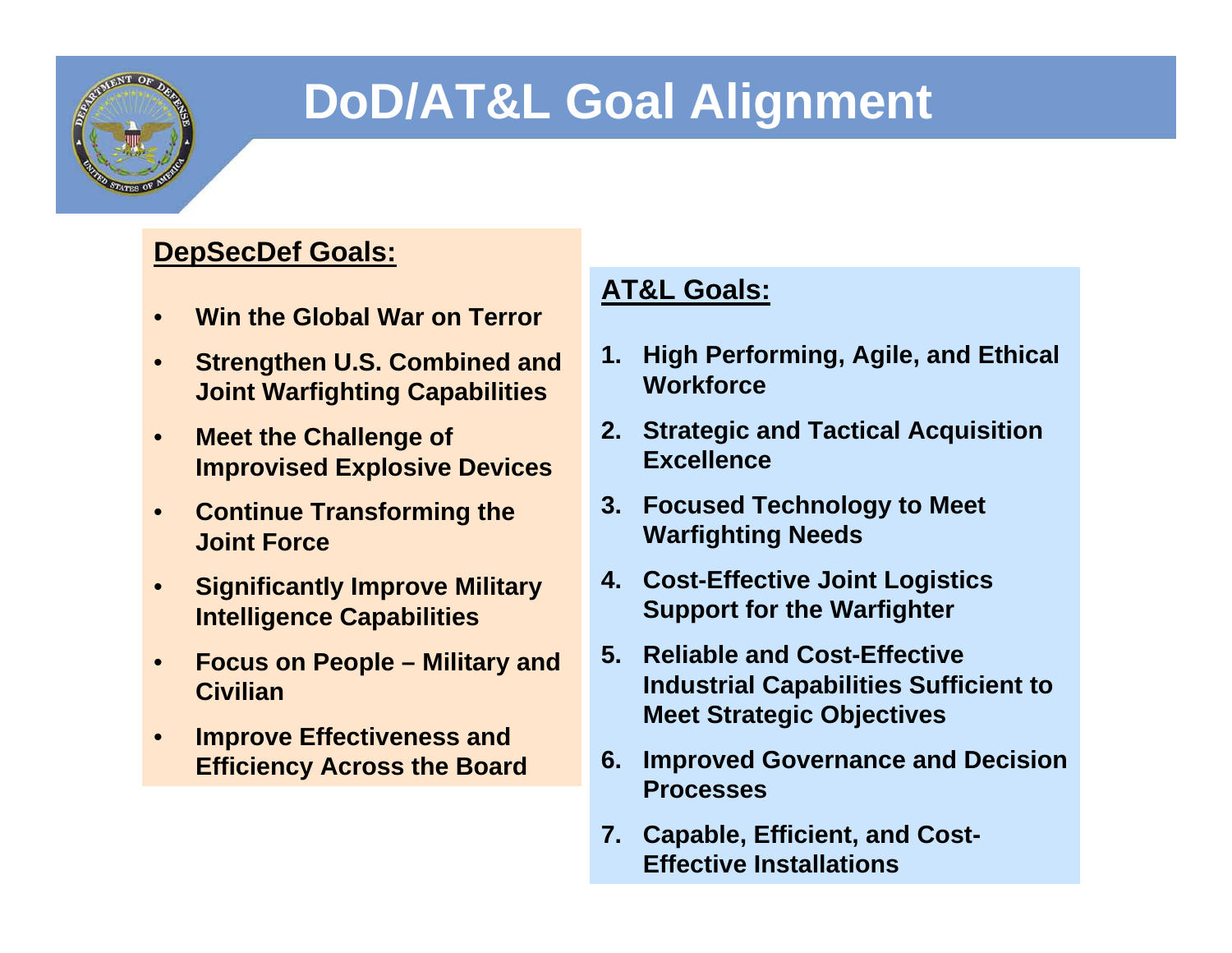

*Complex System with Many Stakeholders*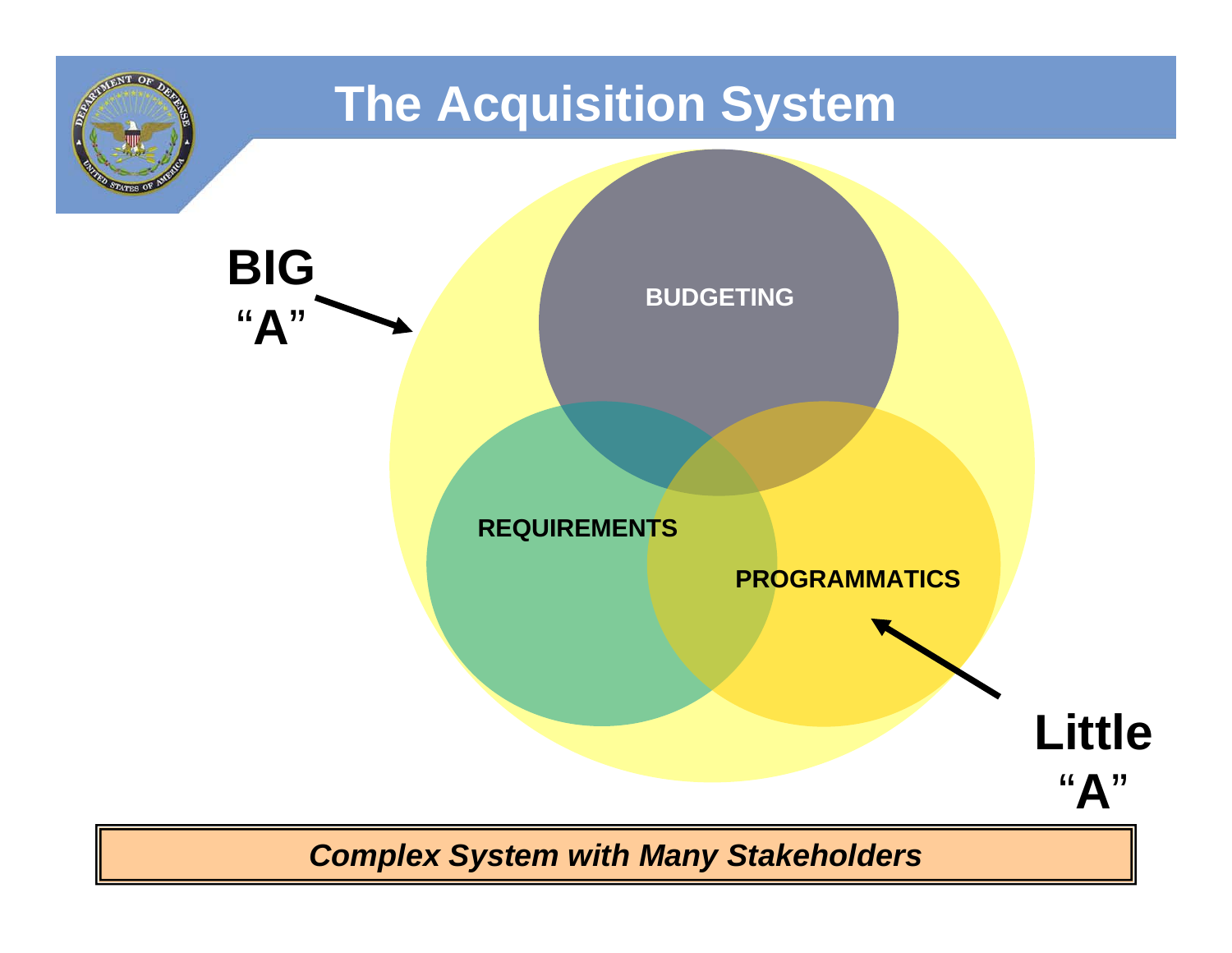



### **RESHAPE THE ENTERPRISE**  utilizing short and long term **INITIATIVES**

# that **ACCELERATE LASTING CHANGE**for all elements of the**ACQUISITION SYSTEM**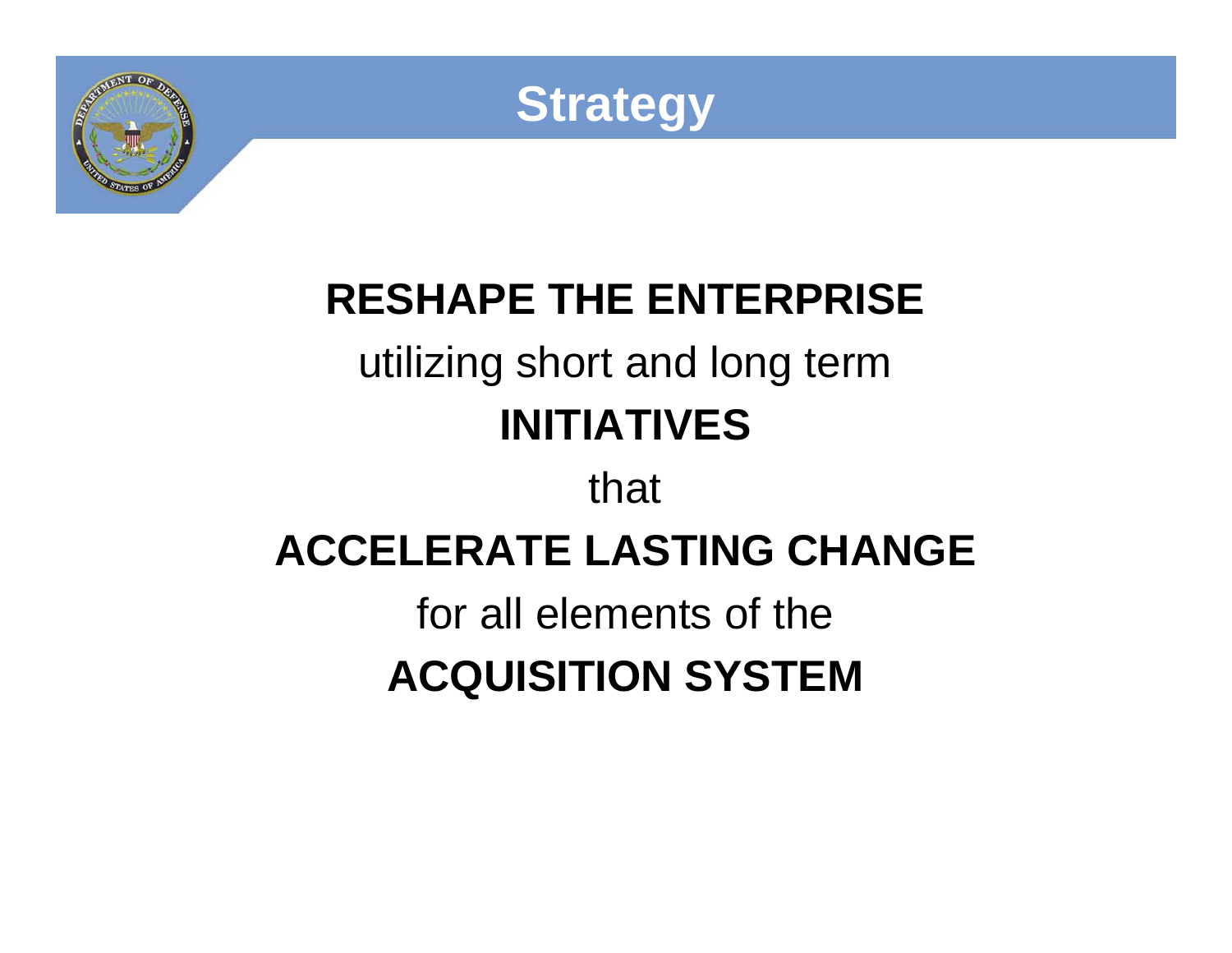

**"Little A"**

**TACTICAL**

## **Multiatives For Acquisition Excellence**

| <b>STATES OF</b>            | <b>OBJECTIVES</b>                                                                                                                                                         | <b>INITIATIVES</b>                                                                                                                                                                                              |
|-----------------------------|---------------------------------------------------------------------------------------------------------------------------------------------------------------------------|-----------------------------------------------------------------------------------------------------------------------------------------------------------------------------------------------------------------|
| <b>STRATEGIC</b><br>"Big A" | <b>Strategic Decisions that</b><br><b>Balance the Trade-Space</b><br>- Affordable, Feasible Investments                                                                   | • Portfolio Management<br>• Tri-Chair Concept Decision / Time-Defined<br><b>Acquisition</b><br>• Evaluation of Alternatives (EOA)<br>• Synchronize Existing Processes<br>• Tri-Chair Investment Balance Reviews |
|                             | <b>Start Programs Right</b><br>- Improved, Up-Front Planning<br>- Awareness of Risk /<br><b>Improved Source Selection</b><br><b>More Responsive Acquisition Solutions</b> | • Risk-Based Source Selection<br>• Small Business Innovative Research<br>• Acquisition of Services Policy<br>• Systems Engineering Excellence<br>• Award Fee and Incentives                                     |
|                             | <b>Improve Process efficiency</b><br>- Tailored, agile, transparent                                                                                                       | • DAB / OIPT Process Optimization<br>• Common Data<br>• Restructured Defense Acq Executive Summary                                                                                                              |
|                             | <b>Improve Program Stability</b><br>- No Downstream Surprises<br>- Issue Awareness                                                                                        | • Program Baseline Assurance<br><b>Capital Accounts</b>                                                                                                                                                         |

*Improving the Full Range of Acquisition Execution*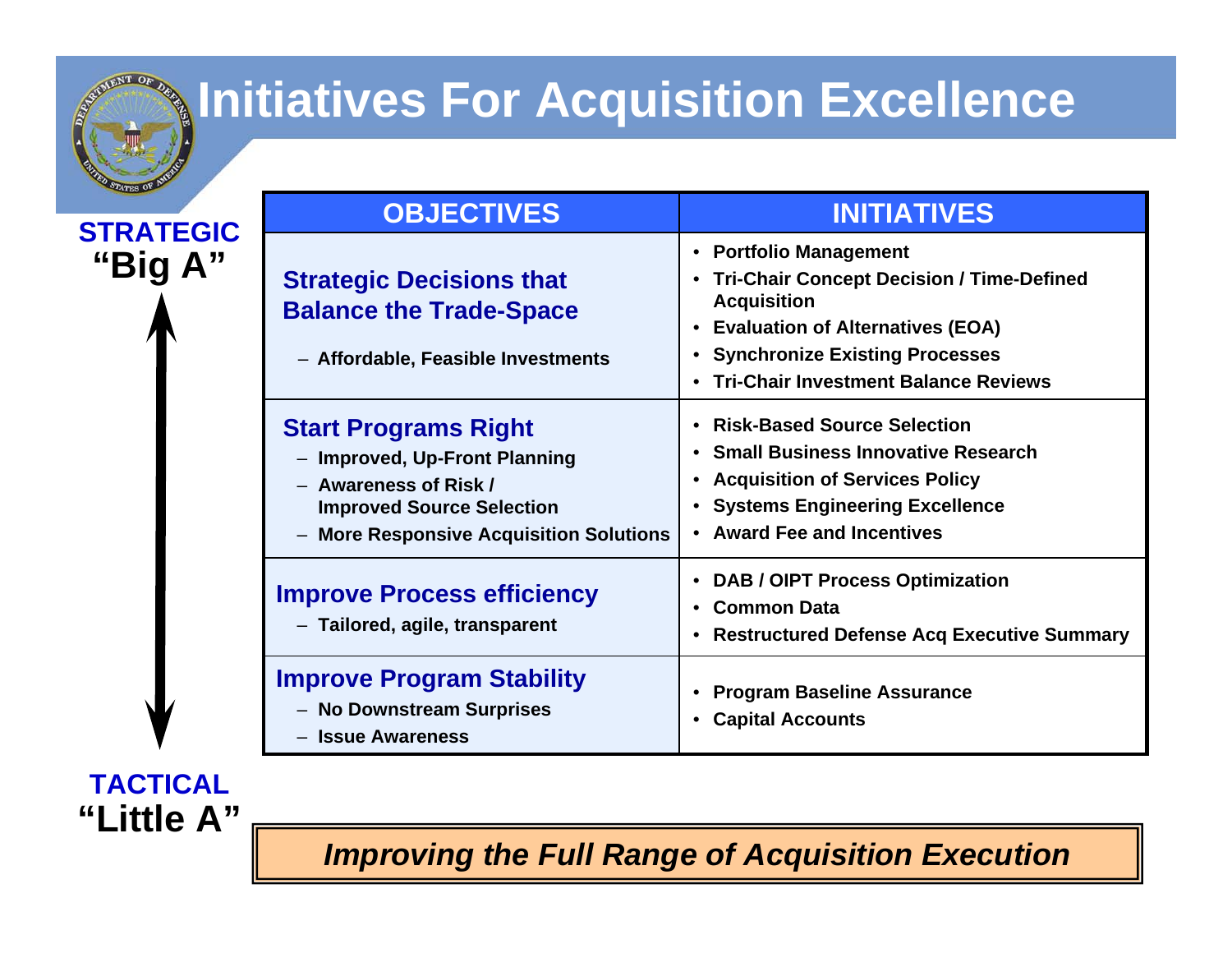

## **Acquisition Excellence**

*An Evolving Toolkit Reducing Cycle Time 50%*

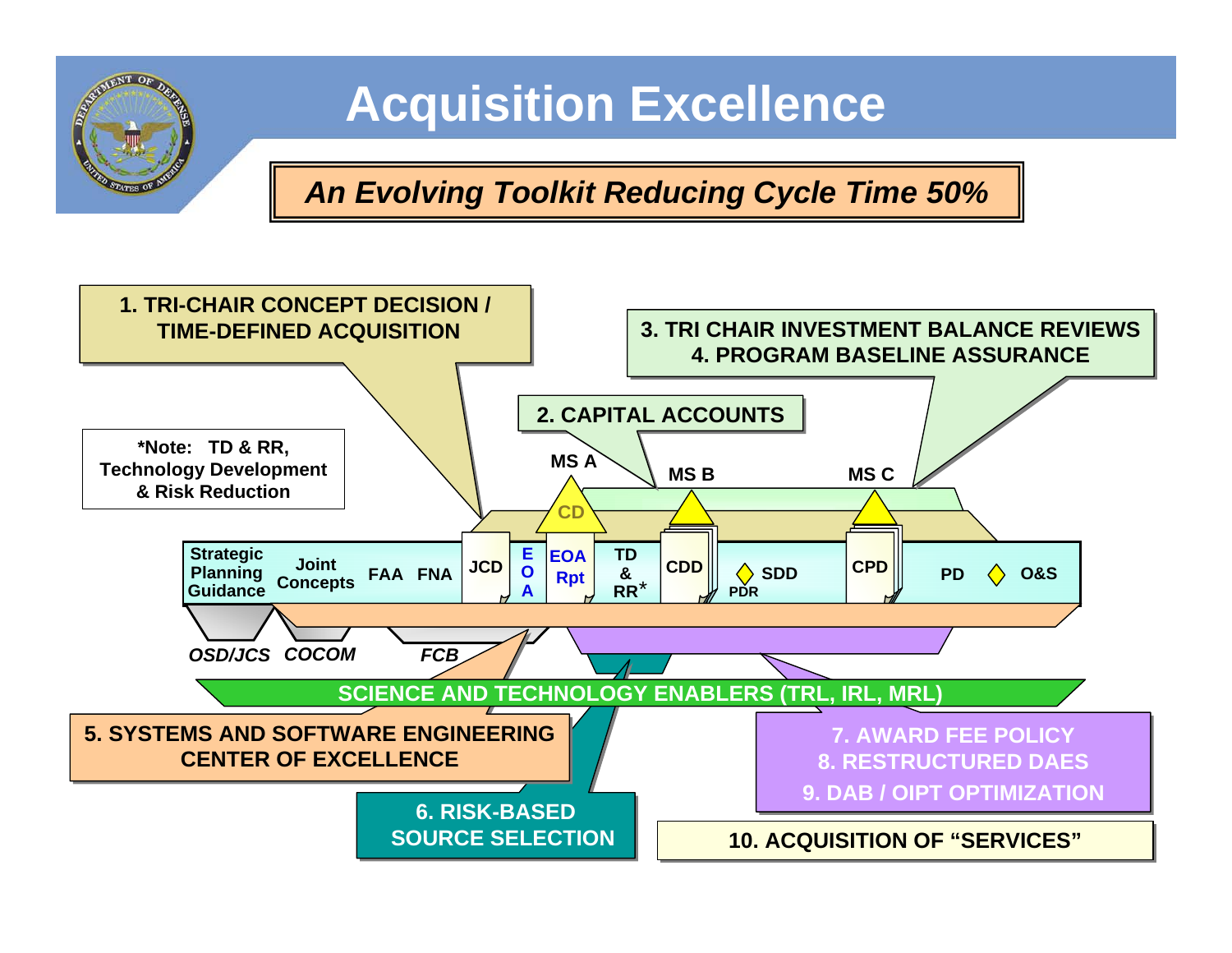

**Potential for Significant Savings**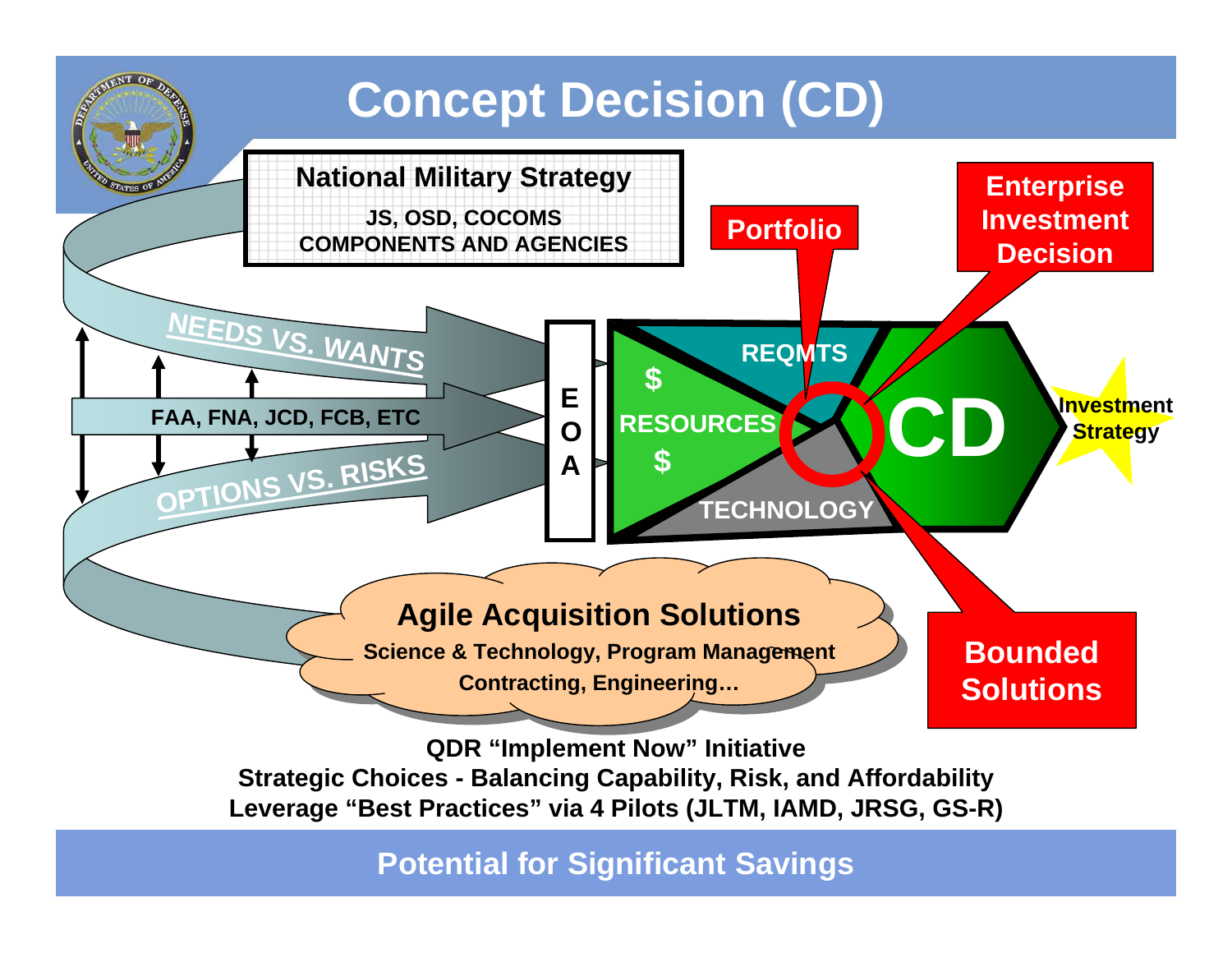

#### *Technology Continuum – ON Ramps/OFF Ramps*

- **Technology assessed during the Evaluation of Alternatives**
- **Technology matured in support of Risk-based Source Selection**
- **Mature technology transitioned for development; immature technology deferred to later increments**
- **Long Term technology investment considered during the Evaluation of Alternatives with bounded solutions**
- **Pull technology when ready an Incremental/Block Approach**

#### *Integrating Life Cycle Cost Metrics from the Get Go*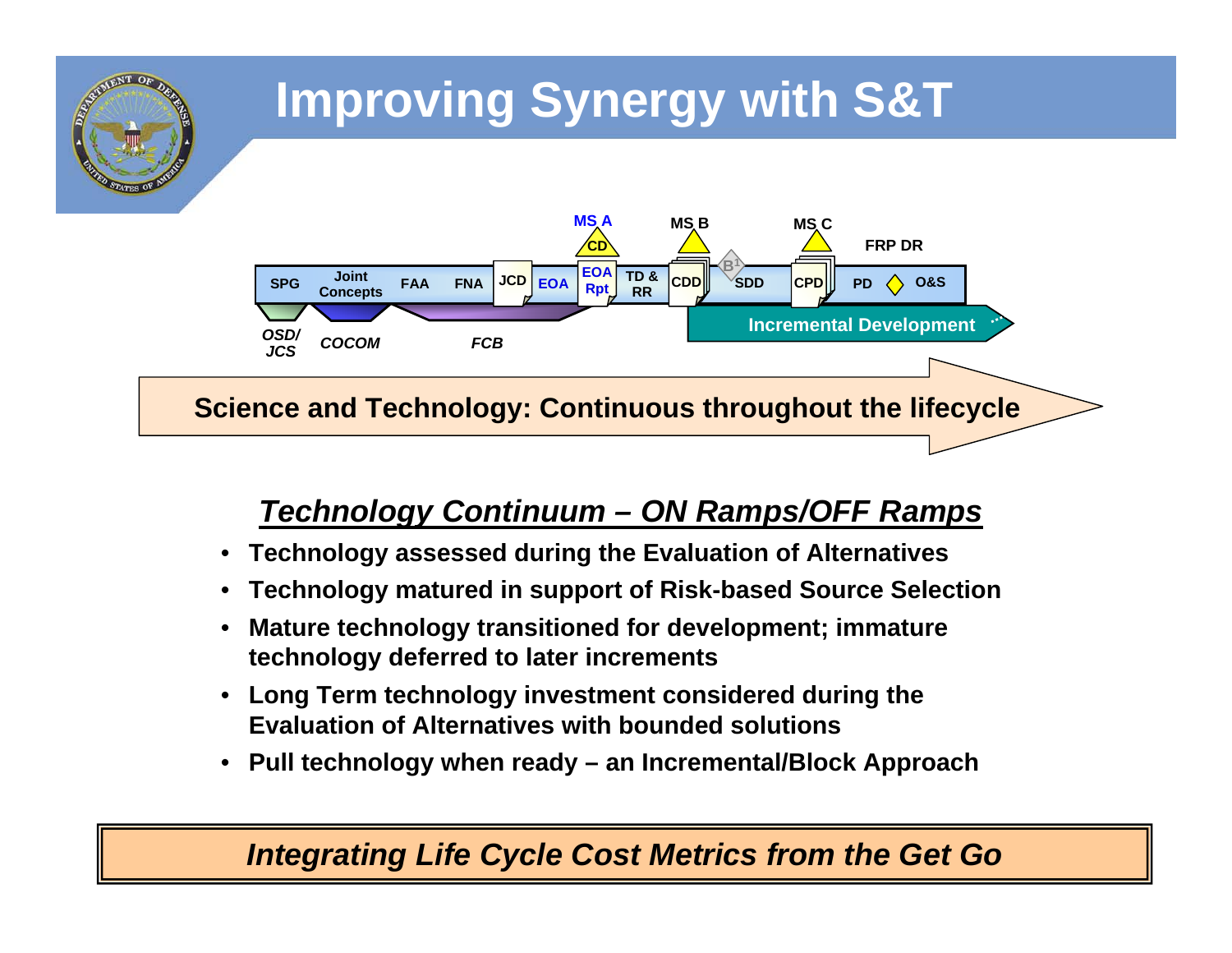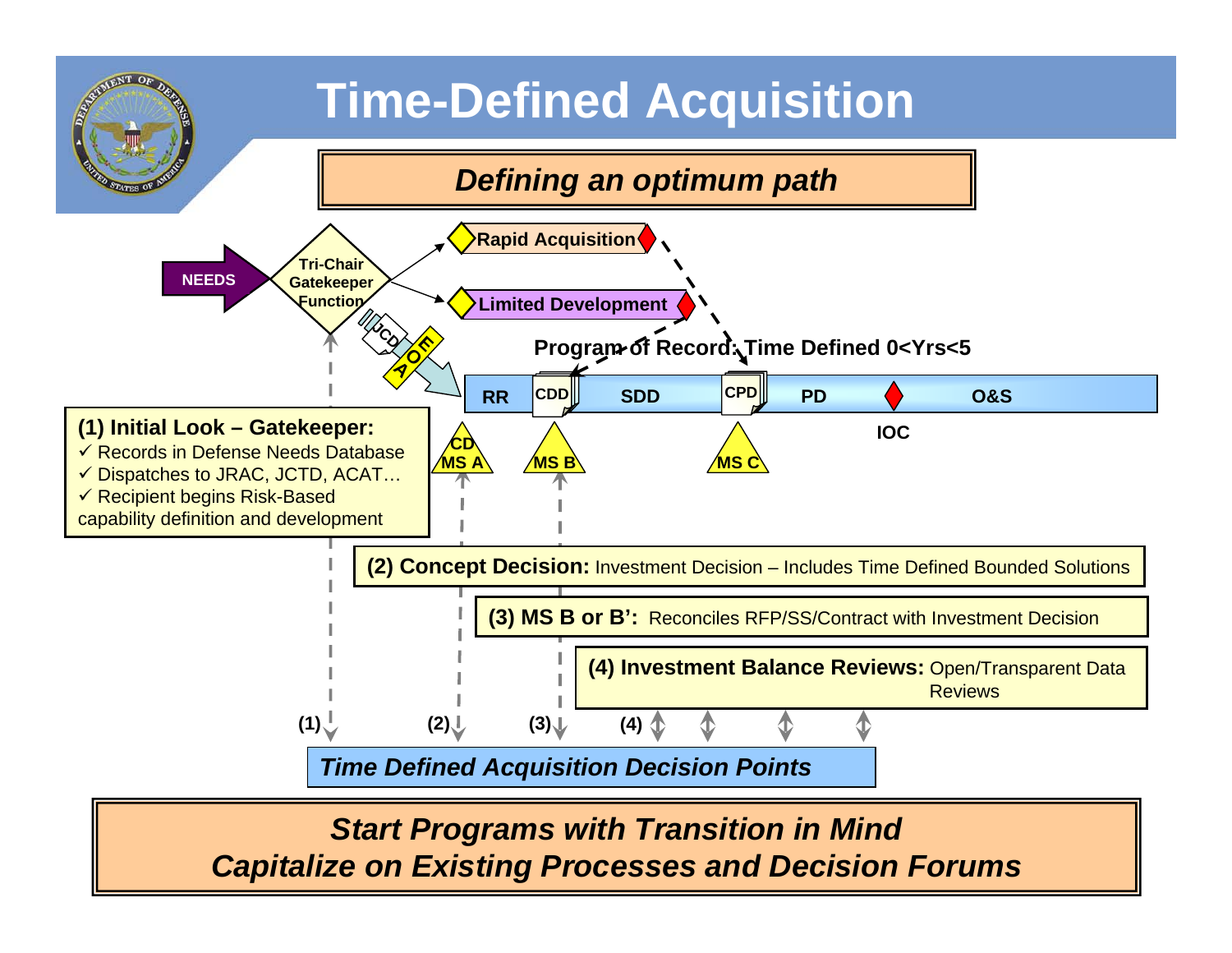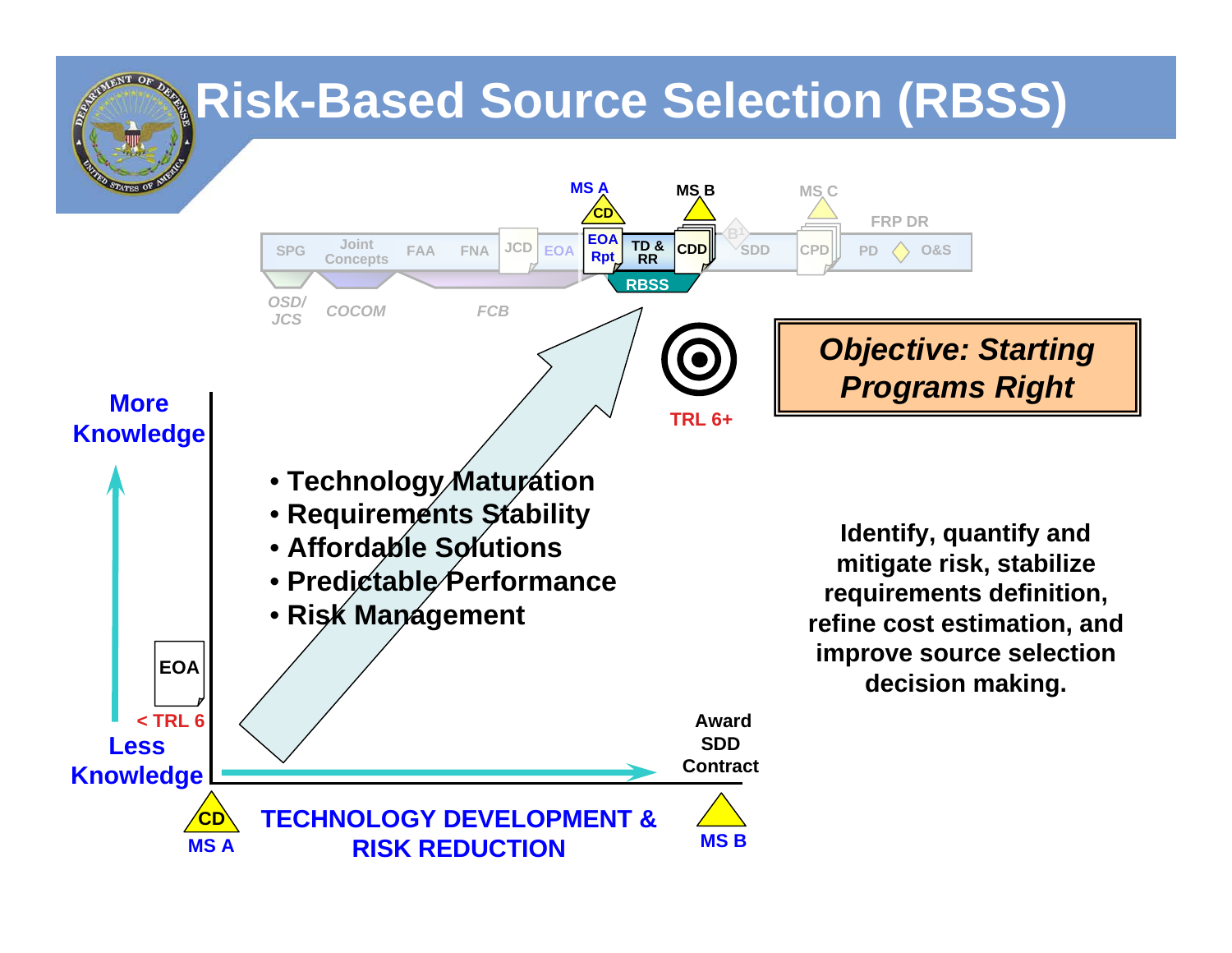

### **Restructured Defense Acquisition Executive Summary (DAES)**

- **89 MDAP, ACAT1**
- **3 Star Level Review**– With USD(C), JS, PAE, SAE, PEO, PM
- **Simplify from 30 to 3 pages**
- **Utilize standard formats**
	- **Consistent tracking**
- **Transparency of Data**
- **Trade-off space considerations**
	- Start with Technical Performance
	- Schedule consideration, second
	- Trade-off Cost as a last resort
- **Known problems closure 30/60/90 days**
- **Potential problems risk mitigation plans**

| <b>Issue Summary</b> |                                     |                       |                        |  |
|----------------------|-------------------------------------|-----------------------|------------------------|--|
| No.                  | Issue/Problem<br><b>Description</b> | <b>Action</b><br>Plan | <b>Closure</b><br>Date |  |
|                      |                                     |                       |                        |  |
| $\cdots$             |                                     |                       |                        |  |
| n                    |                                     |                       |                        |  |





*Objective: Program Stability*

*Improve the Process of Tracking Program Execution and Transparency*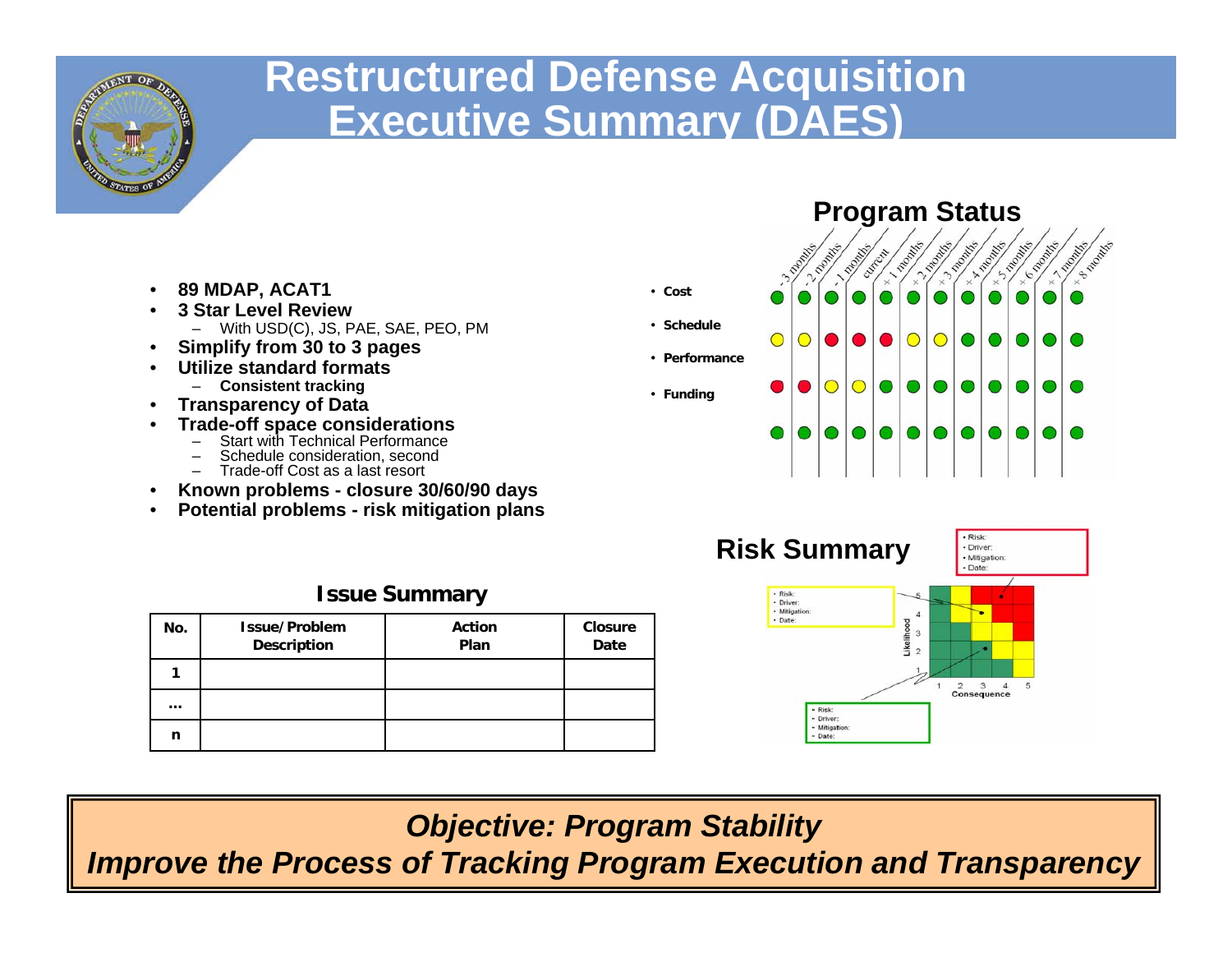

#### *Capital Accounts*

- **A financial initiative designed to provide stability in the budgeting system and to establish accountability for acquisition programs throughout the hierarchy of program responsibility**
- **Implements a risk-informed investment strategy reflecting joint warfighter priorities, and will be used to inform future investment decisions**
- **Consistent with the QDR and section 1004(a) of the FY 06 Authorization Act, the Department is exploring capital accounts to stabilize funding for selected major programs**
- **Pilot programs (MS B through MS C) to be established in the FY 2008 budget**
	- **Criteria established, agreement & metrics/performance measures to be developed for each pilot program**

#### *Objective: Program Stability*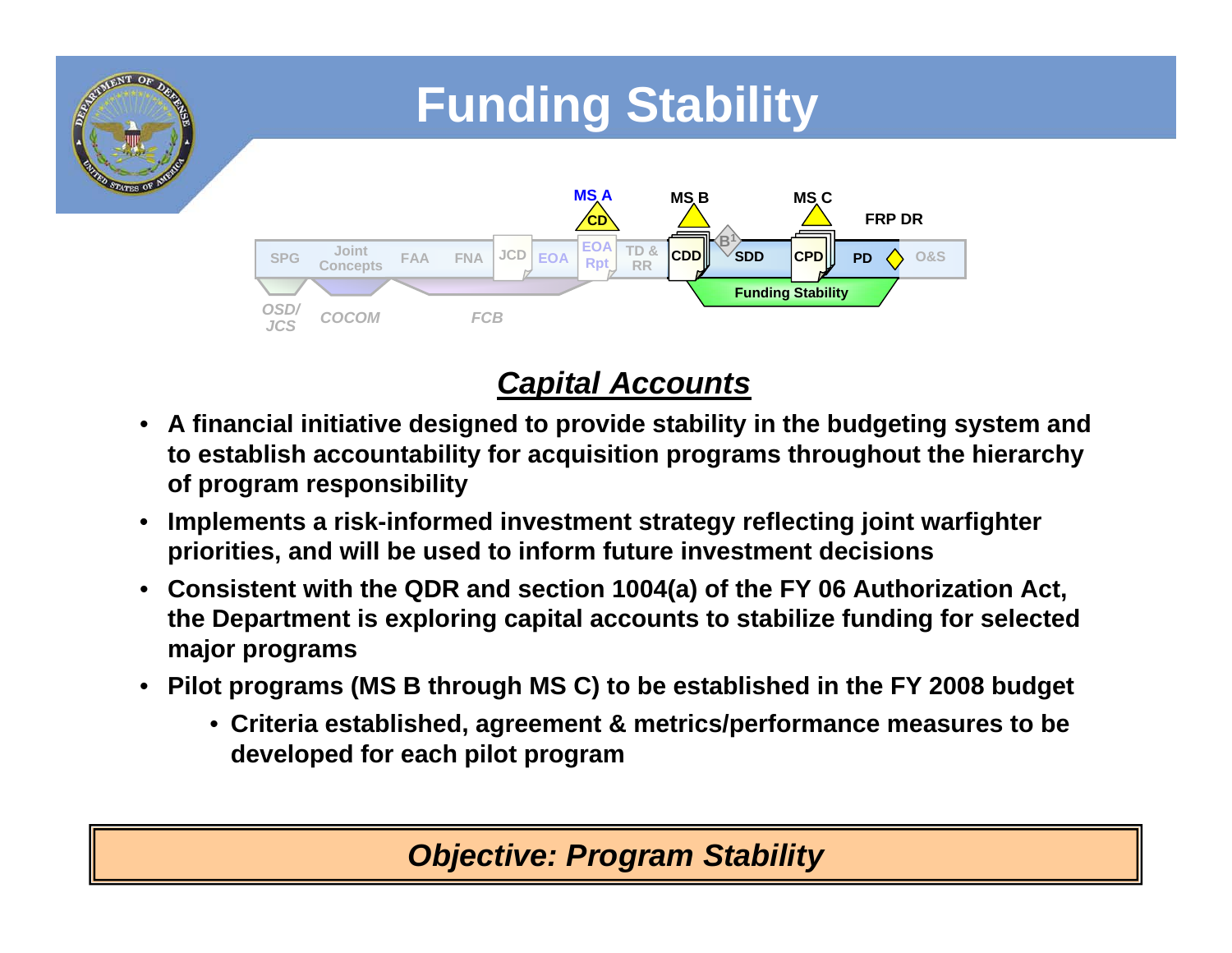# **FY 2006 DoD Spending on Services**

**Total DoD Spend: \$295 Billion DoD Services Spend: \$152.8 Billion**

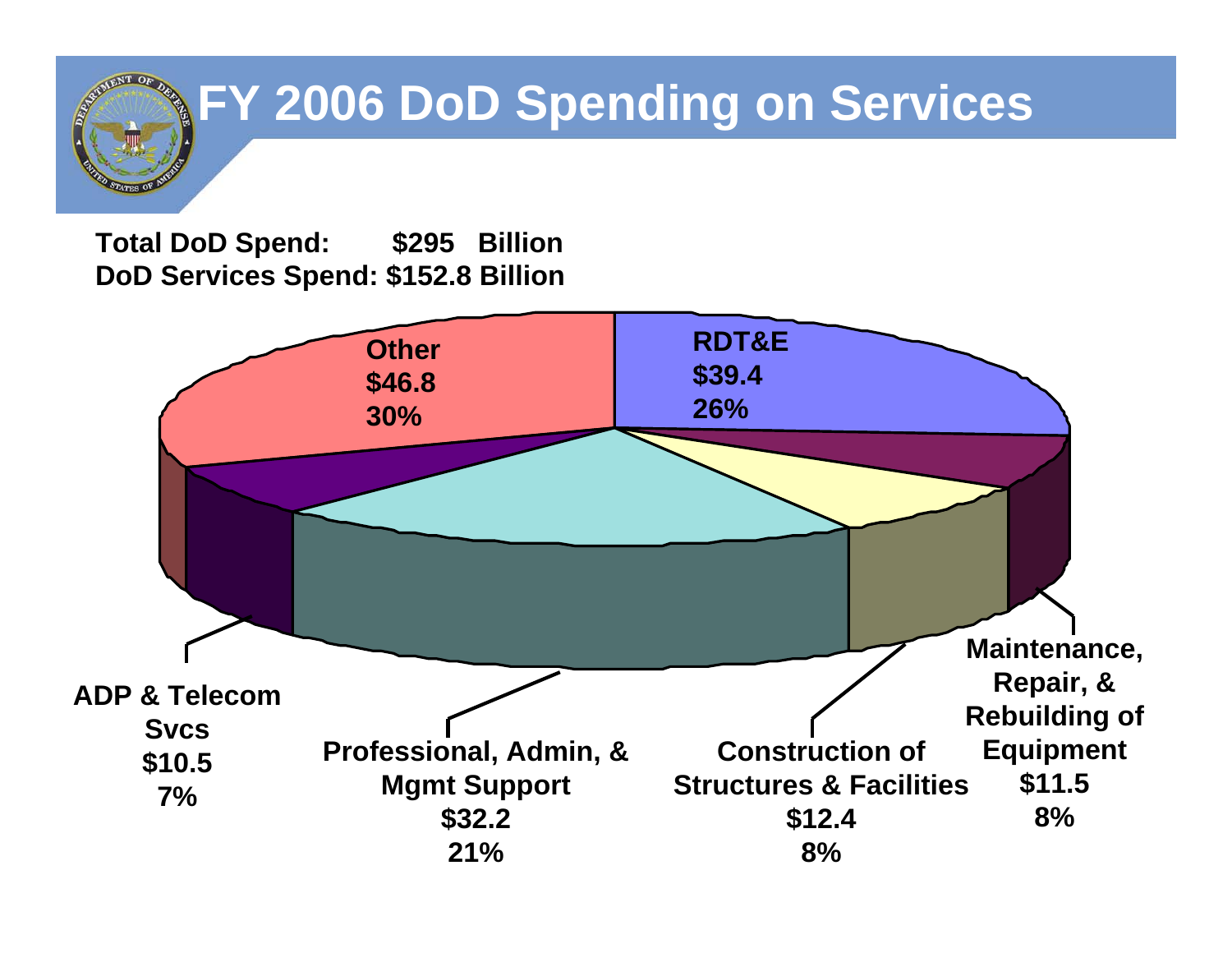

## **Acquisition of Services**

04-06-2007



#### *Potential for Significant Savings*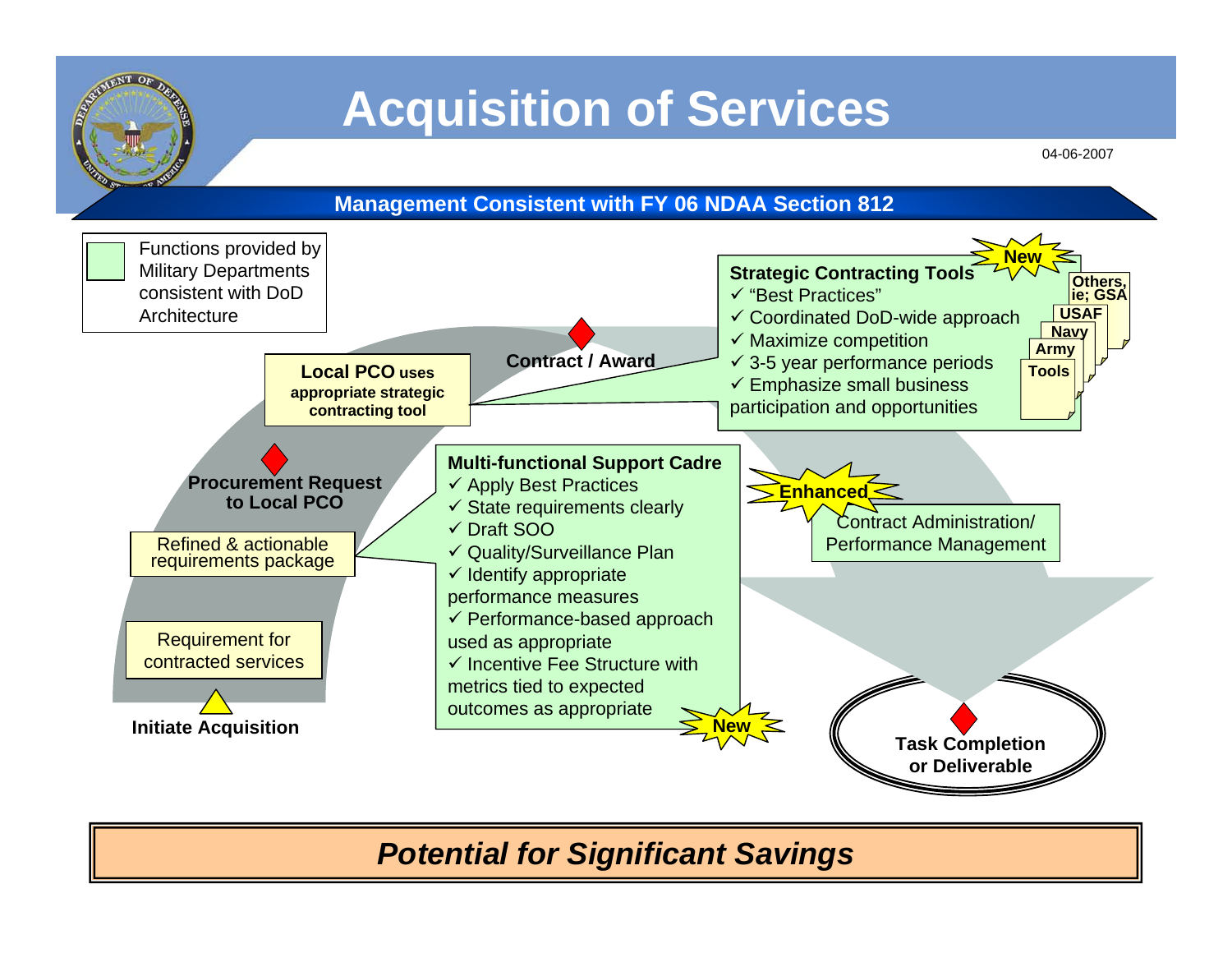### **Vision for Systems Engineering and Software**

**Systems Engineering Revitalization**

 $\overline{\phantom{a}}$ 



- **Competencies improved**
- **Delivered product suite**
	- **Courseware**
	- Policy/Guidance
	- Program Support methods
- **Elevated stature**
- **Raised awareness**
- **Positive influence**

**Systems and Software Engineering Center of Excellence**

- **World class leadership**
- **Broaden to Software Engineering, System Assurance, Complex Systemsof- Systems**
- **Responsive and agile, proactive to changing customer needs**
- **Focused technical assistance, guidance, and workforce education and training**

#### *The Technical Foundation that Enables Acquisition Excellence*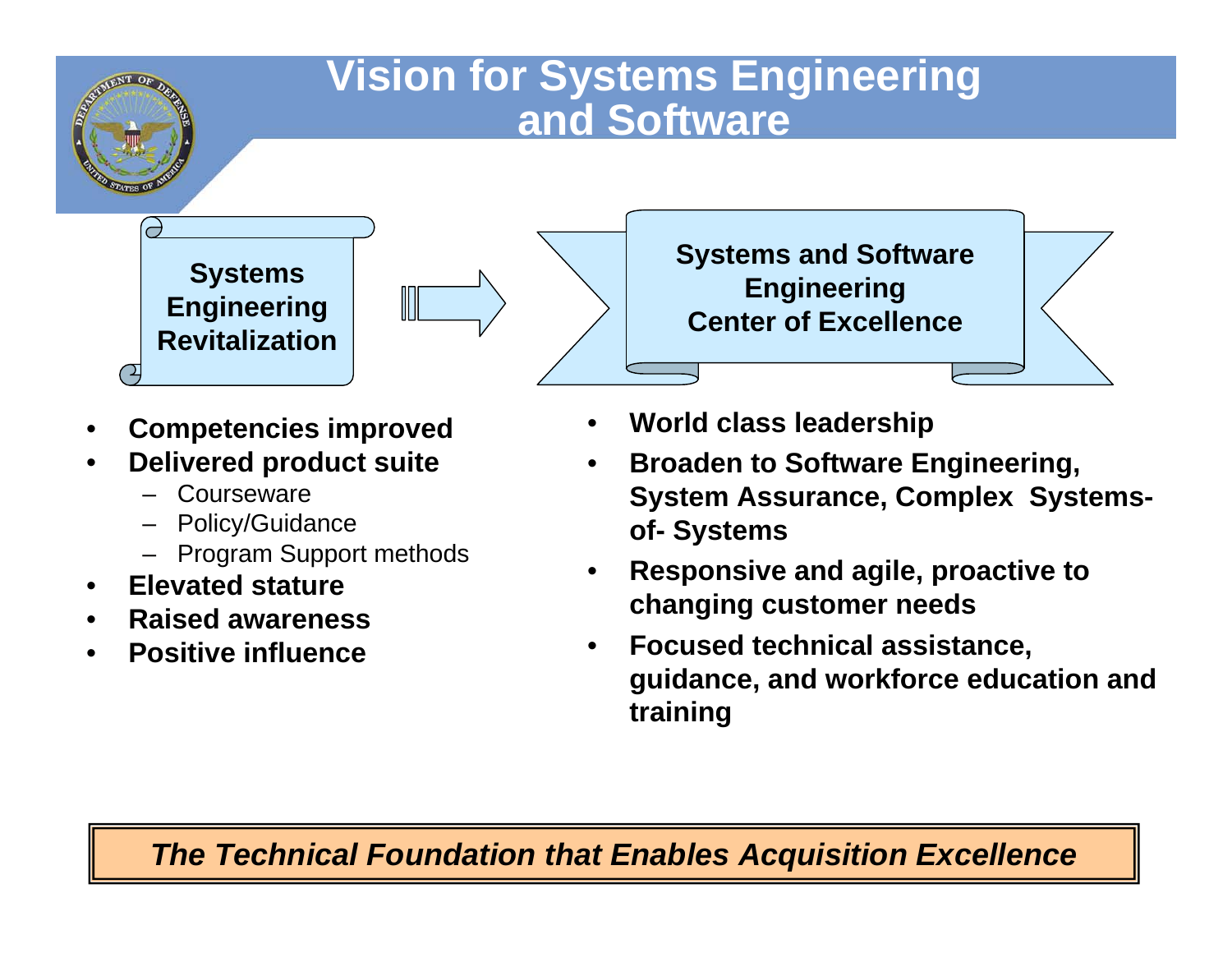

# **Why the Focus on Software…**

#### *Software is an increasingly, important factor*

- **Research investment has been static or declining**
- **Requirements growth 10X from '60s -'00s**
- **Need vs. skilled/clearable workforce gaps increasing**
- **President's Information Technology Advisory Committee Report, February 2005**
	- **Identifies SW as "major vulnerability"**
	- **Recommends priority attention**

#### *Systemic issues are driving poor execution*

- **Software requirements not well defined, traceable, testable**
- **Immature architectures, COTS integration, interoperability, obsolescence**
- **Development processes not institutionalized, planning documents missing or incomplete, reuse strategies inconsistent**
- **Schedule (un) realism compressed, overlapping…**
- **Software risks/metrics not well defined, managed**